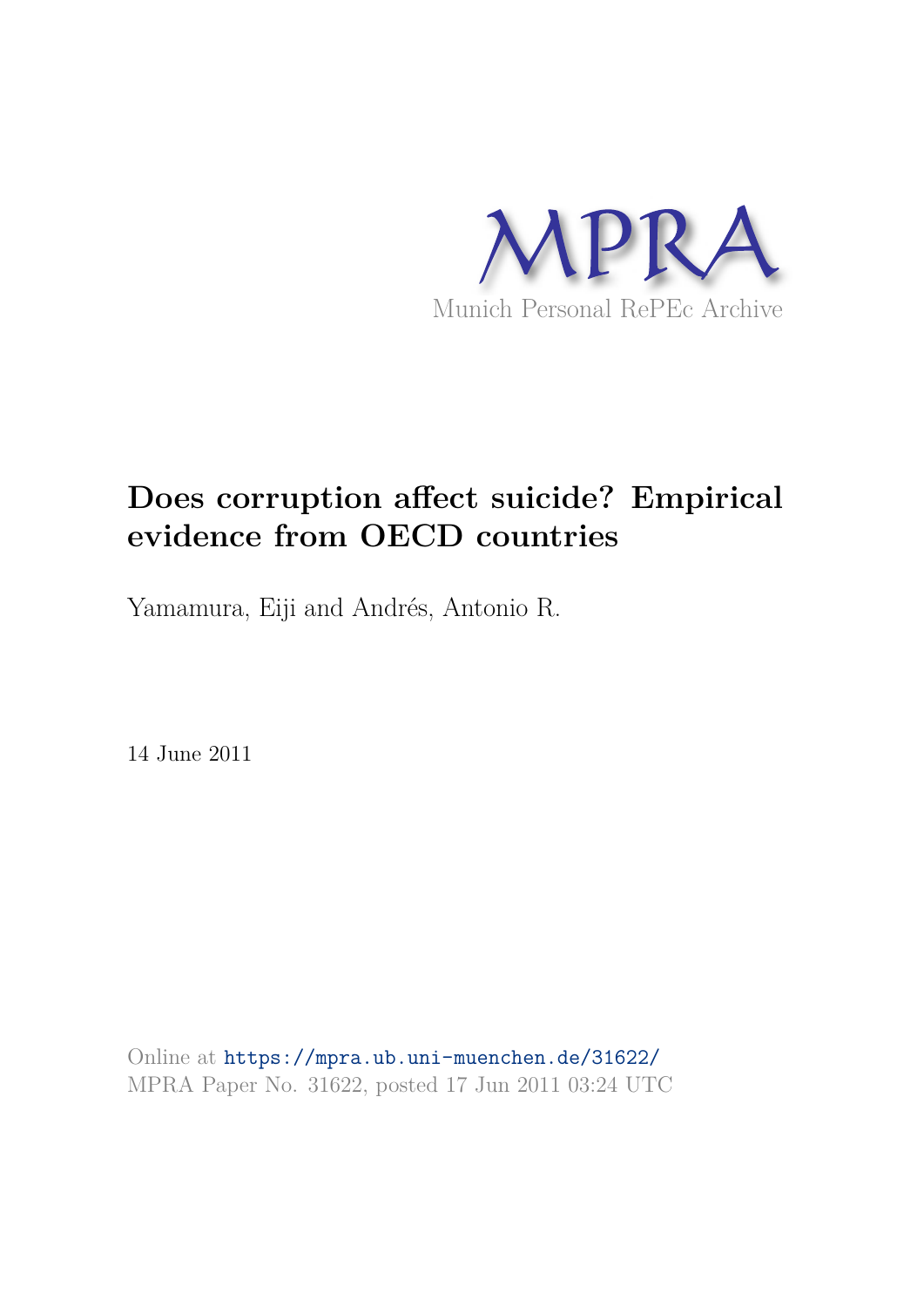# **Does corruption affect suicide? Empirical evidence from OECD countries**

**Eiji Yamamura<sup>1</sup> and Antonio R. Andrés<sup>2</sup>**

#### **June 2011**

#### **Abstract**

1

The question to what extent corruption influences suicide remains still unanswered. This paper examines the effect of corruption on suicide using a panel data approach for 24 OECD countries over the period 1995-1999. Our results indicate suicide rates are lower in countries with lower levels of corruption. We also find evidence that this effect is approximately three times larger for males than for females. It follows that corruption has a detrimental effect on societal well-being.

Running title: Corruption and suicide in OECD countries

*Keywords:* Corruption, Panel data, Suicide, Well- Being, OECD

*JEL classification:* D73, H75, I18

<sup>1</sup> Corresponding author: Eiji Yamamura, Department of Economics, Seinan Gakuin University, 6-2-92 Nishijin, Sawara-ku, Fukuoka 814-8511, Japan. Tel: +81-92-823-4543, Fax: +81-92-823-2506. E-mail address: cyl02111@nifty.com

<sup>2</sup> Aarhus University, Institute of Public Health, Bartholins Allé 2, 8000 Aarhus C, Denmark. E-mail address: ara@folkesundhed.au.dk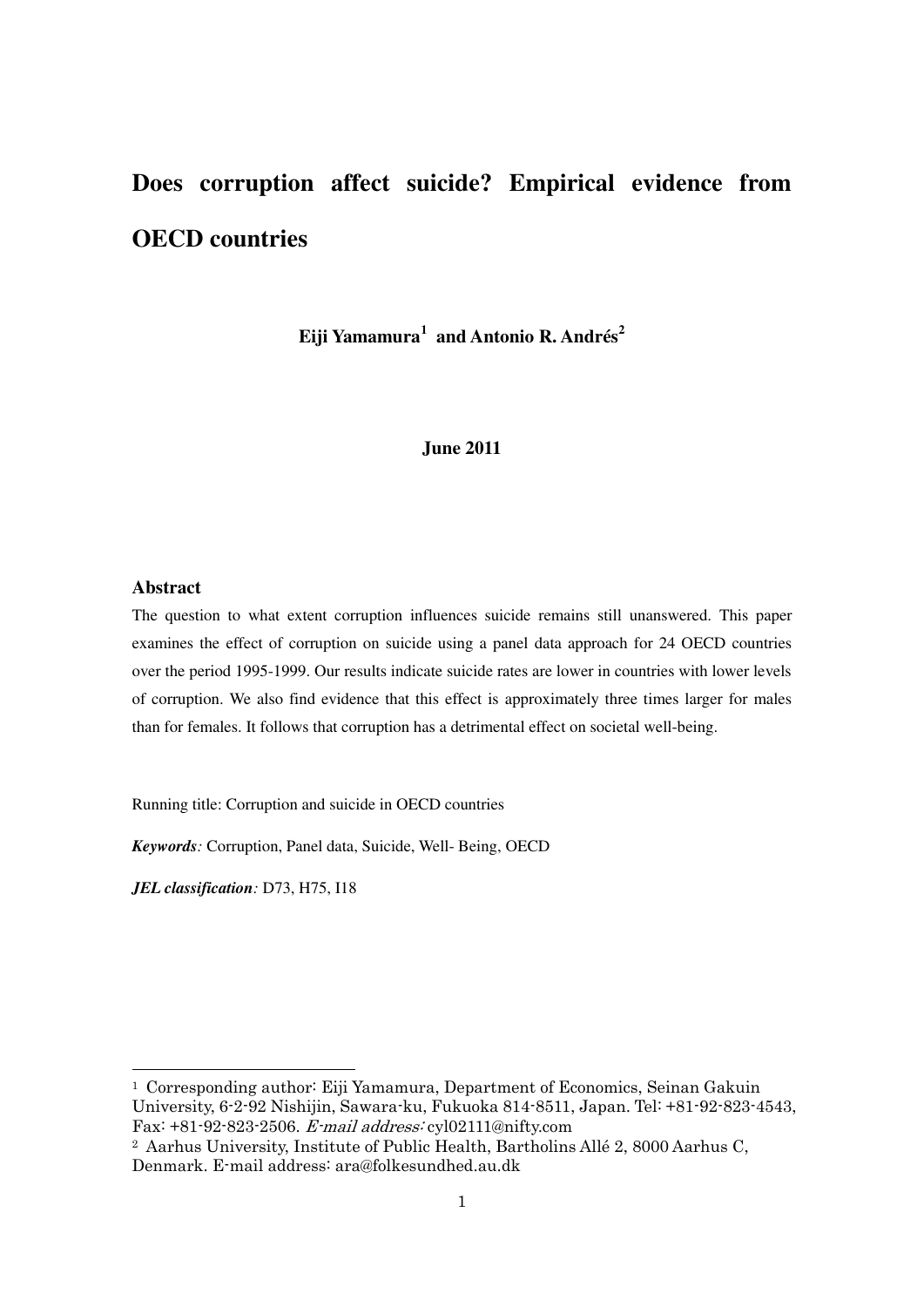### **I. INTRODUCTION**

-

Ideally, governments can be expected to improve quality of life and increase well-being by preventing market failure. In the real world, this does not hold true. Since the seminal work of Mauro (1995) showing that corruption hampers economic growth, a growing number of studies have investigated the impact of corruption on various facets of society<sup>3</sup>. Recently, researchers have paid attention to a more fundamental issue by examining the association between governance and well-being (Helliwell and Huang, 2008; Fischer and Rodríguez, 2008; Ott 2010, among others).

Self-reported measures of subjective well-being are often criticized for lack of reliability and validity (for example, Bertrand and Mullainathan, 2001). Koivumaa *et al*. (2001) provided evidence that there is a high correlation between suicide and subjective well-being at individual and aggregate levels. Unlike self-reported measures, suicide data<sup>4</sup> are more frequently used in cross-country comparisons. Self-reported data comparisons are difficult because of problems with interpersonal comparisons of utility. Indeed, Daly and Wilson (2009) asserted that the determinants of well-being are the same determinants of suicide, using data for the United States. Thus, suicide rate is thought to be an appropriate proxy for well-being. Using suicide rates as an indicator of societal well-being has a great advantage in that they are a more reliable and objective indicator of well-being compared with self-reported well-being measures (Helliwell, 2007). However, few researchers have attempted to examine the association between suicide and quality of governance. In the present study, we investigate the effect of corruption on suicide rates. Thus, this corruption index reflects the quality of a country's institutions. For that purpose, we used a simple fixed effects model to conduct estimation

<sup>3</sup> For instance, it has been found that corruption has a detrimental effect on the damage from natural disasters (Kahn, 2005; Escaleras et al., 2007). Corruption causes traffic accidents (Anbarci et al., 2006). Corruption is negatively related to access to improved drinking water and adequate sanitation (Anbarci *et al.*, 2009) and leads to reductions in public spending on education and health (Delavallade, 2006).

<sup>4</sup> The term suicide refers to completed suicides throughout this paper, unless noted otherwise.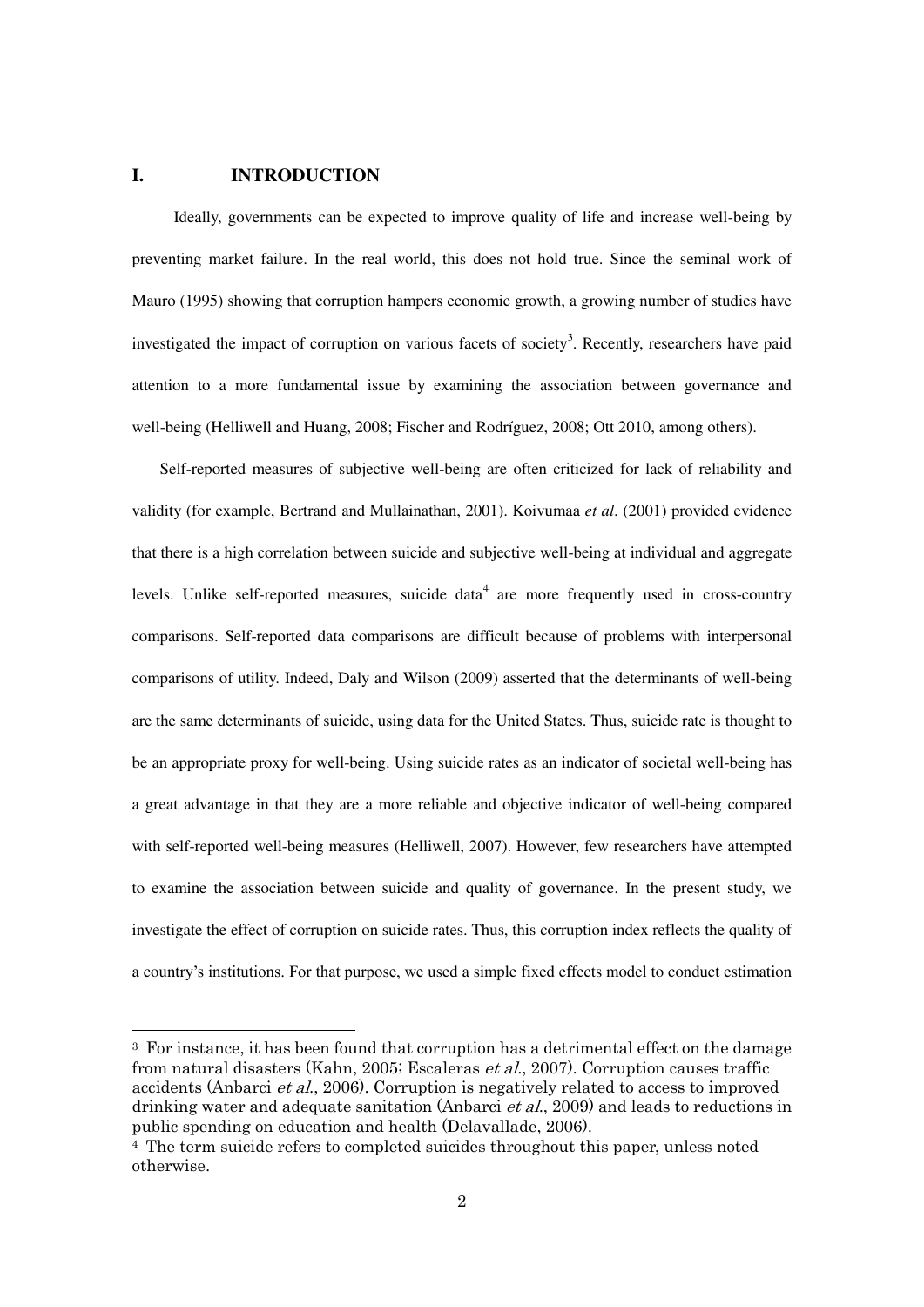for 24 OECD countries. In the sections that follow, we present the data and empirical model and estimation results. The paper concludes with a summary of our findings.

## **II. DATA AND EMPIRICAL MODEL**

1

This study used a panel data set covering a 5-year period (1995–1999). As shown in the Appendix, Table A1, 24 OECD countries were included. The data used were extracted from several sources. Annual suicide deaths were extracted from the WHO Mortality Database (past update Dec 2009)<sup>5</sup> which contains data for number of deaths by year, country, age group, and sex as well as cause of death. One important issue is that suicide can be misclassified. Hence, measurement error in the suicide statistics can be an issue. Data on the number of undetermined deaths are available and we could also conduct robustness analysis. We used the corruption perception index (CPI) developed by Transparency International (TI) as a proxy for the degree of corruption<sup>6</sup>. That is, higher values of CPI indicated lower corruption. This index was collected from Transparency International<sup>7</sup>. The CPI has been widely used to measure cross-country corruption (for examples, see Lambsdorff  $2006$ )<sup>8</sup>. Some authors argue that indices based on perceptions reflect the quality of a country's institutions (Andvig 2005). Among the set of explanatory variables included were: per capita income, economic inequality, unemployment rates, divorce rates, total alcohol consumption, fertility rates, and total population. As a measure of income, we used the per capita real gross domestic product (*INCOM*) in

<sup>6</sup> An important issue is how to define corruption. There are many definitions. Most share a common denominator which can be expressed as follows: "the abuse of public authority or position for private gains." The data are available at http://www.transparency.org/policy\_research/surveys\_indices/cpi (accessed February 2, 2011).

<sup>5</sup> Available at<http://www.who.int/whosis/mort/download/en/index.html>(accessed May 10, 2010).

<sup>7</sup> The SIDD adjusts the raw World Income Inequality Database (WIID) for differences in scope of coverage, income definition, and reference unit to a nationally representative, gross income, household per capita standard.

<sup>8</sup> Another corruption indicator is that from the International Country Risk Guide (ICRG). This ICRG index of corruption might be problematic as it does not measure a country's level of corruption but the political risk involved in corruption.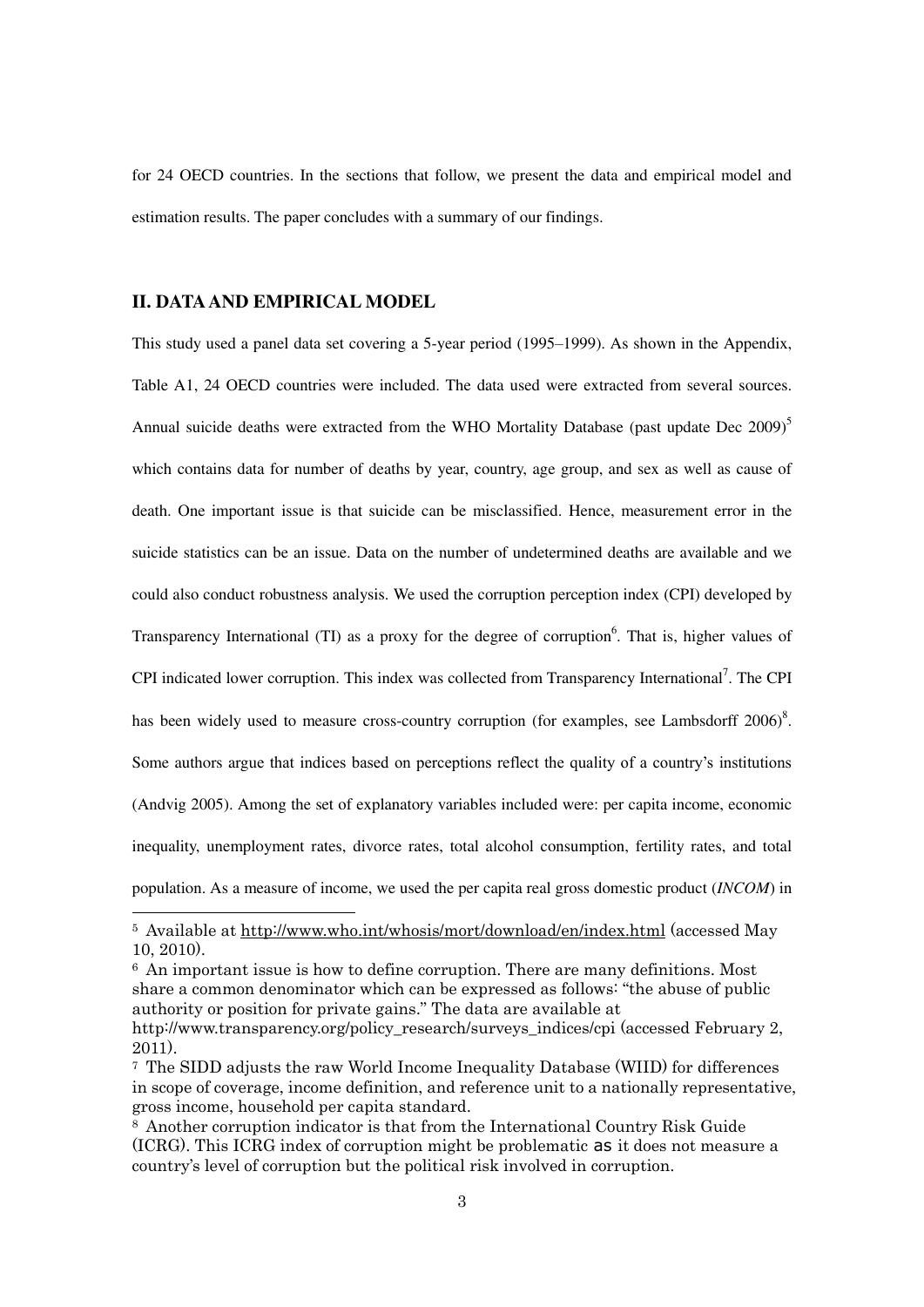the year 2000 in international dollars taken from the Penn World Tables (PWT v  $6.3$ )<sup>9</sup>. Economic inequality (*GINI*) was proxied by the Gini coefficient which was taken from the Standardized Income Distribution Database (SIDD) created by Babones and Alvarez-Rivadulla  $(2007)^{10}$ . Harmonized unemployment rates (UNEMP) were taken from the OECD database to allow for comparisons across countries. We also employed crude divorce rates (per 1,000 people) (*DIV*) taken from the United Nations Common Database, Demographic Yearbook<sup>11</sup>. Total recorded per capita alcohol consumption (*ALCO*) was obtained from the Global Information System on Alcohol and Health (GISAH) of the World Health Organization (WHO)<sup>12</sup>. Total fertility rates (*FERTIL*) were taken from the World Development Indicators Database (World Bank 2006). Lastly, mid-year total population (*POP*) was taken from the WHO Mortality Database.

The empirical model to explain suicide rates and analyze the impact of corruption on suicide takes the following form:

$$
SUICI(MSUICI, FSUICI)_{it} = \alpha_1 \text{CORRUPT}_{it} + \alpha_2 \text{ALCO}_{it} + \alpha_3 \text{GINI}_{it} + \alpha_4 \text{INCOM}_{it}
$$

$$
+ \alpha_5 \text{ UNEMP}_{it} + \alpha_6 \text{ DIV}_{it} + \alpha_7 \text{ FERTIL}_{it} + \alpha_8 \ln(\text{POP})_{it} + m_t + k_i + \varepsilon_{it}
$$
 (1)

where dependent variables in country  $i$  and year  $t$  are total suicide rates as SUICI<sub>it</sub> (male and female suicide rates).  $m_t$  represents unobservable year specific effects such as macro-level shock at *t* years. *k<sup>i</sup>* and *εit* represent individual effects of country *i* (a fixed effect country vector) and the error term of country *i* and year *t*, respectively. The structure of the data set used in this study is a panel;  $m_t$  is controlled by incorporating year dummies.  $k_i$  holds the time invariant feature. So we can use the fixed effects model to capture *k<sup>i</sup>* (Baltagi 2005). The fixed effects allow to control for differences in

1

<sup>9</sup> The data are available at [http://pwt.econ.upenn.edu/php\\_site/pwt\\_index.php](http://pwt.econ.upenn.edu/php_site/pwt_index.php) (accessed January 15, 2010).

<sup>&</sup>lt;sup>10</sup> The data are available at<http://salvatorebabones.com/data-downloads>(accessed March 1, 2011).

<sup>11</sup> Available at<http://data.un.org/Default.aspx>(Accessed May 10, 2010).

<sup>12</sup> Available at<http://apps.who.int/globalatlas/default.asp>(Accessed May 10, 2010).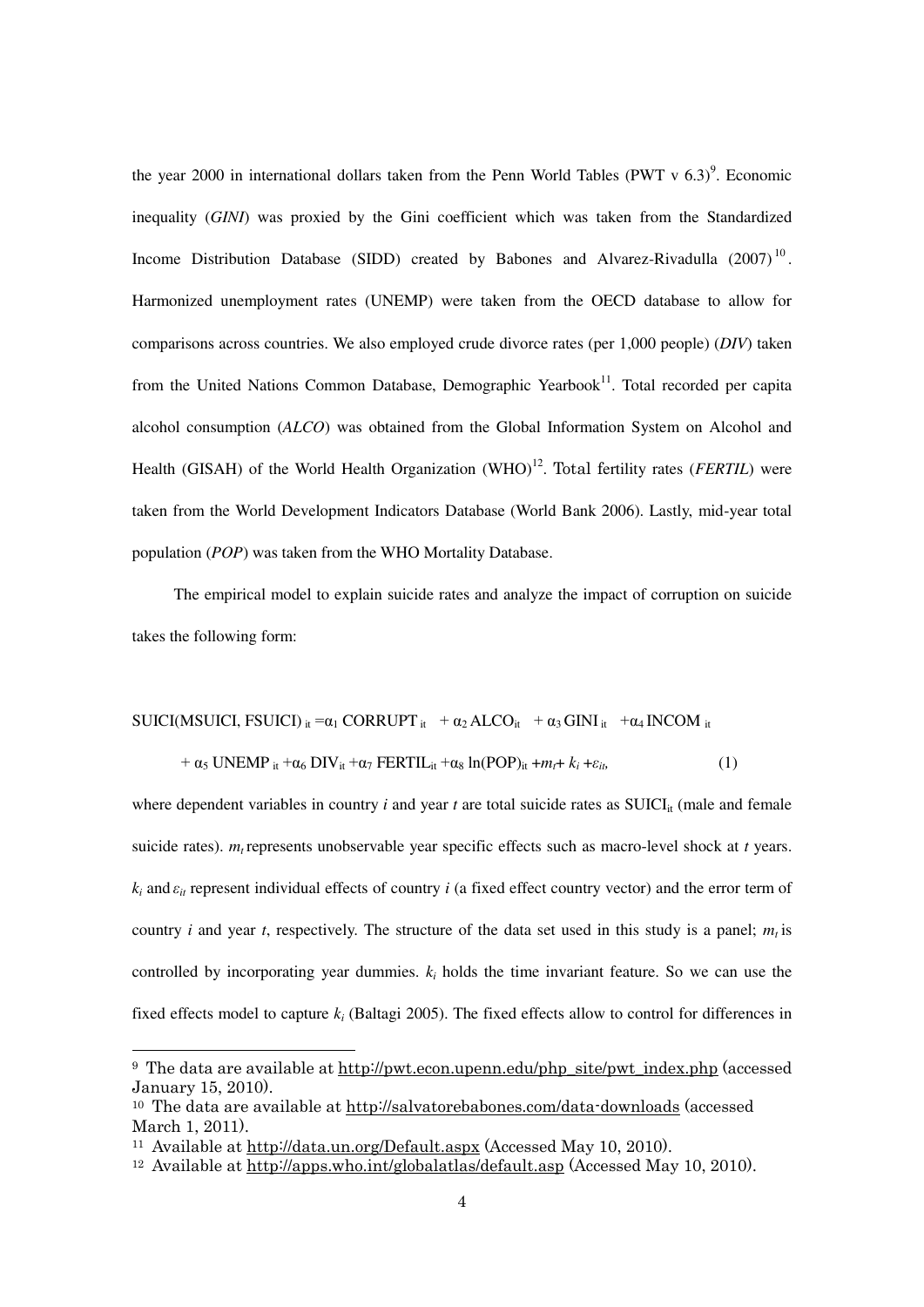national characteristics such as culture, religious concepts about death or life across nations, climate and traditional values, and in periodical characteristics such as changes in social acceptance to suicide. The regression parameters to be estimated are  $\alpha$ ; and  $\varepsilon$ <sub>*it*</sub> represents the classical error term. If *CORRUPT* takes 10, this indicates an absence of corruption. On the other hand, if *CORRUPT* takes 0, business transactions in the country are entirely dominated by kickbacks and extortion, for example. *CORRUPT* was included to capture the degree of governance corruption. If people are less likely to commit suicide in less corrupt societies, *CORRUPT* will take the negative sign. One of the reasons to employ a fixed effects model is that is a closed sample (homogenous) and we do not extrapolate these results to other set of countries. We also expect some correlation between the individual effects and some of the explanatory variables. What about the results of Hausman test?

Following the suicide literature, we include several socioeconomic variables on the right hand side of our regression models (e.g. Brainerd 2001, Kunce and Anderson 2002, Andrés 2005, Chuang and Huang 2007, Chen *et al*., 2009; Noh 2009, Yamamura 2010). To begin, economic factors were captured by per capita income (INCOM), unemployment rate (UNEMP), and Gini index (GINI). Social factors were controlled for by divorce rates (DIV), total alcohol consumption (ALCO), and fertility rates (FERTIL). Lastly, we control for the corresponding total populations to account for country size<sup>13</sup>. Table 1 provides definitions and descriptive statistics of the variables.

# **III. ESTIMATION RESULTS.**

1

Results for the fixed effects models are given in Table 2, each corresponding to another dependent variable (total, male, and female suicide rates). Regressions using the male suicide rates as dependent variable are very similar to those on total suicide rates because males account for the bulk of suicides. As indicated at the bottom of Table 2, the R squared values are higher in the models

 $13$  Using adjusted suicide rates to control for differences in the structure of population is equivalent to regress the crude rate and control for age structure of population.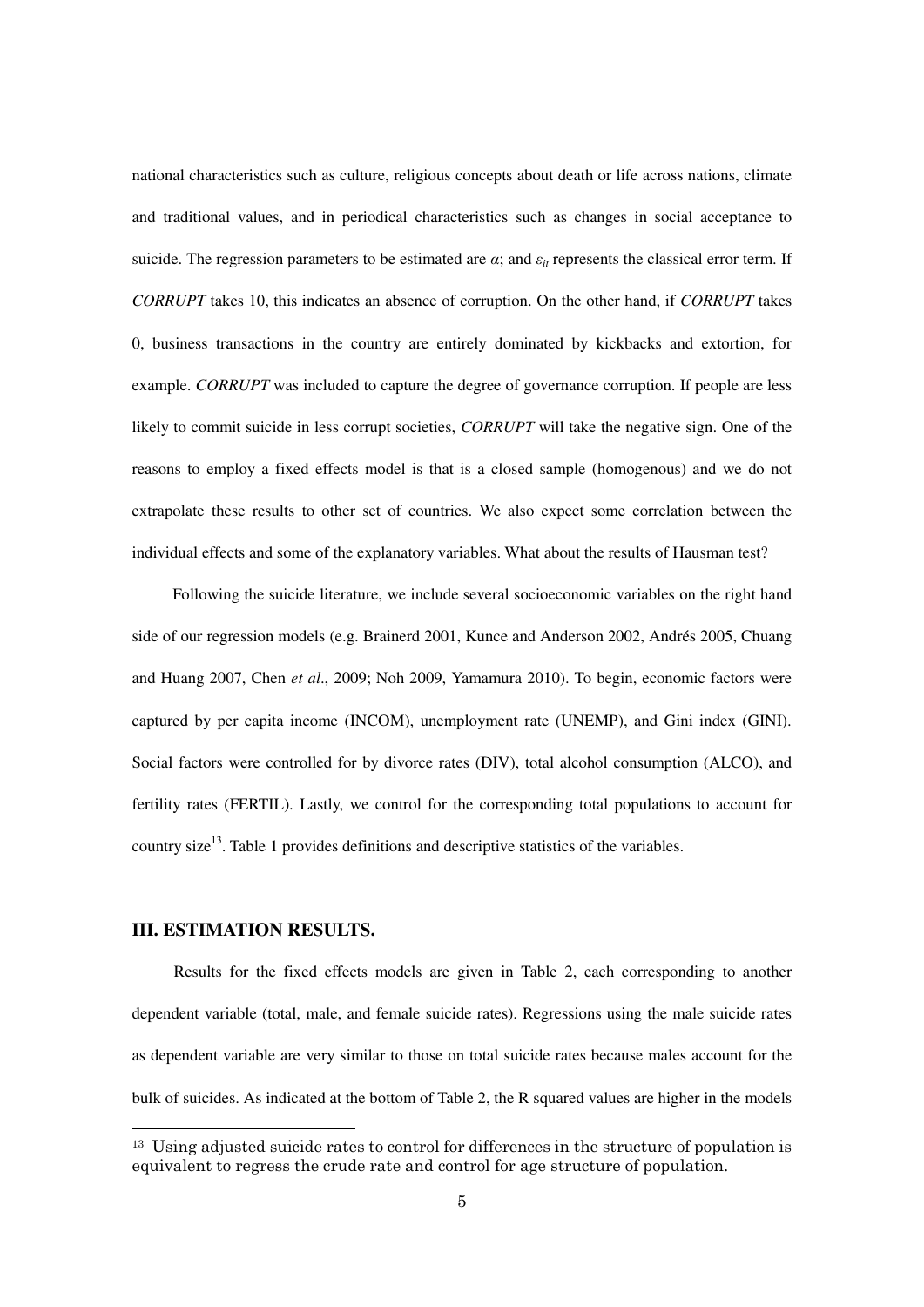in which the dependent variable is the total and male suicide rates. One might also conclude that male suicide behaviour could be more responsive to socioeconomic conditions as opposed to female behaviour. For the sake of brevity, we have focus on concentrated our focus on results for CORRUPT and results where coefficients were statistically significant. As Table 2 shows the degree of corruption is consistently negatively associated with suicide rates (in all regression models).. Furthermore, its coefficient magnitudes are higher for total and male suicide rates than for female suicide rates. In particular, the absolute value of CORRUPT coefficient was 0.65, suggesting that a 1 point increase in CORRUPT resulted in a 0.62 point decrease in suicide rates. The absolute value of CORRUPT was 0.99 for male suicide rate, whereas the value was only 0.33 for female suicide rate. This implies that a 1 point increase in CORRUPT resulted in a 0.99 point decrease in male suicide rate, while a 1 point increase in CORRUPT resulted in a 0.33 point decrease in female suicide rate. Hence, the effect of CORRUPT on male suicide rate was approximately three times larger than that for female suicide rate. Regarding other control variables, our results are similar to many other previous empirical studies using panel data. We found significant effects of divorce rate on male suicides, and it has little effect on female suicide. Alcohol consumption is positively associated with suicide rates, regardless of gender. Unemployment, income inequality and fertility rates are found to be statistically insignificant in all regression models (for instance, Minoiu and Andrés, 2008).

#### **IV. CONCLUSION**

Although suicide research is a multidisciplinary subject and socioeconomic factors are well documented risk factors for suicide. Past research has neglected the role of quality governance indicators. In particular, this study explored how corruption influences suicide rate using a panel dataset for 24 OECD countries. Empirical results from the fixed effects estimation revealed that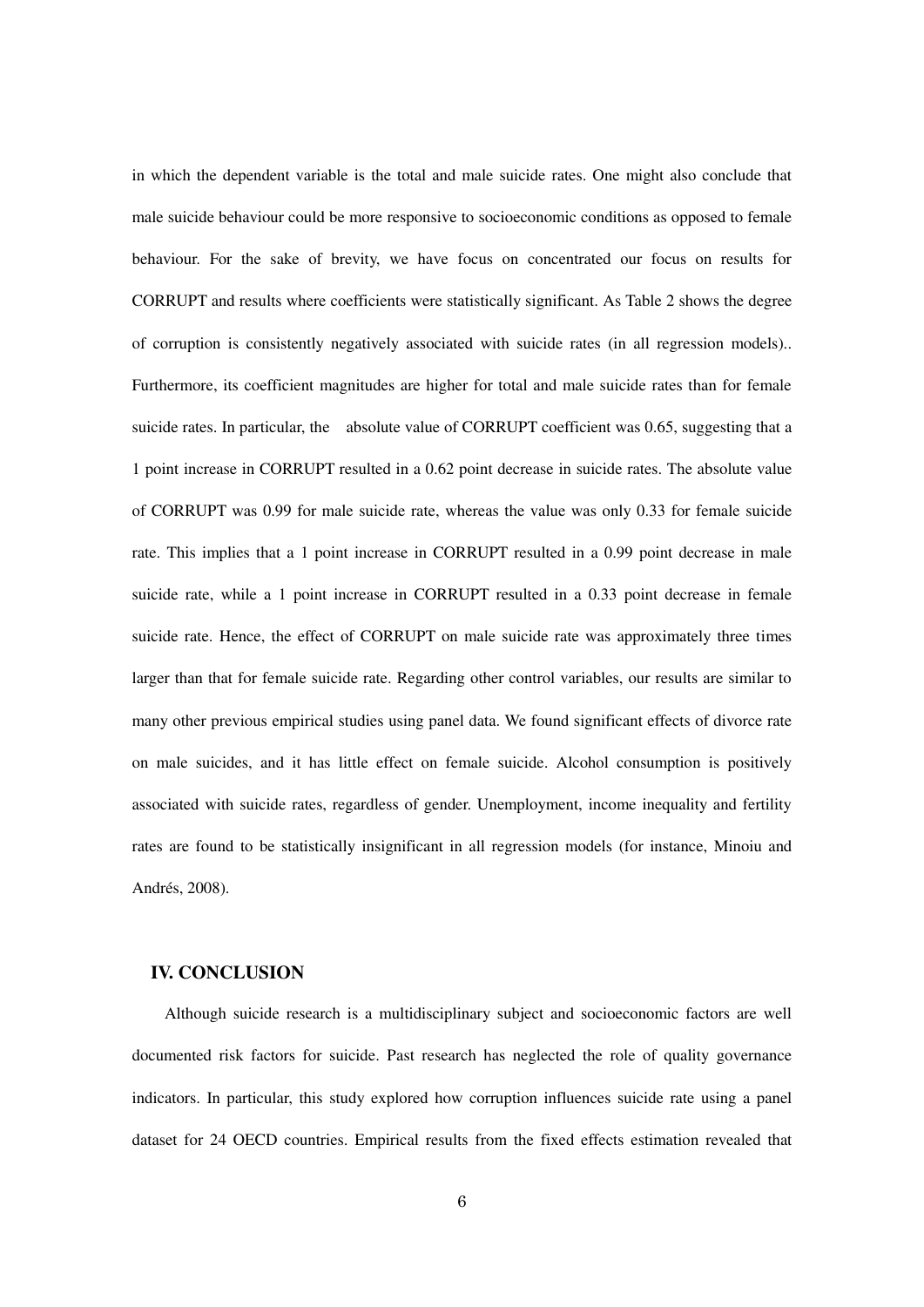suicide rates are lower in countries with lower levels of corruption. Furthermore, its coefficient magnitude is higher for male suicide rates than for female suicide rates. This implies that corruption has a detrimental effect on social well-being.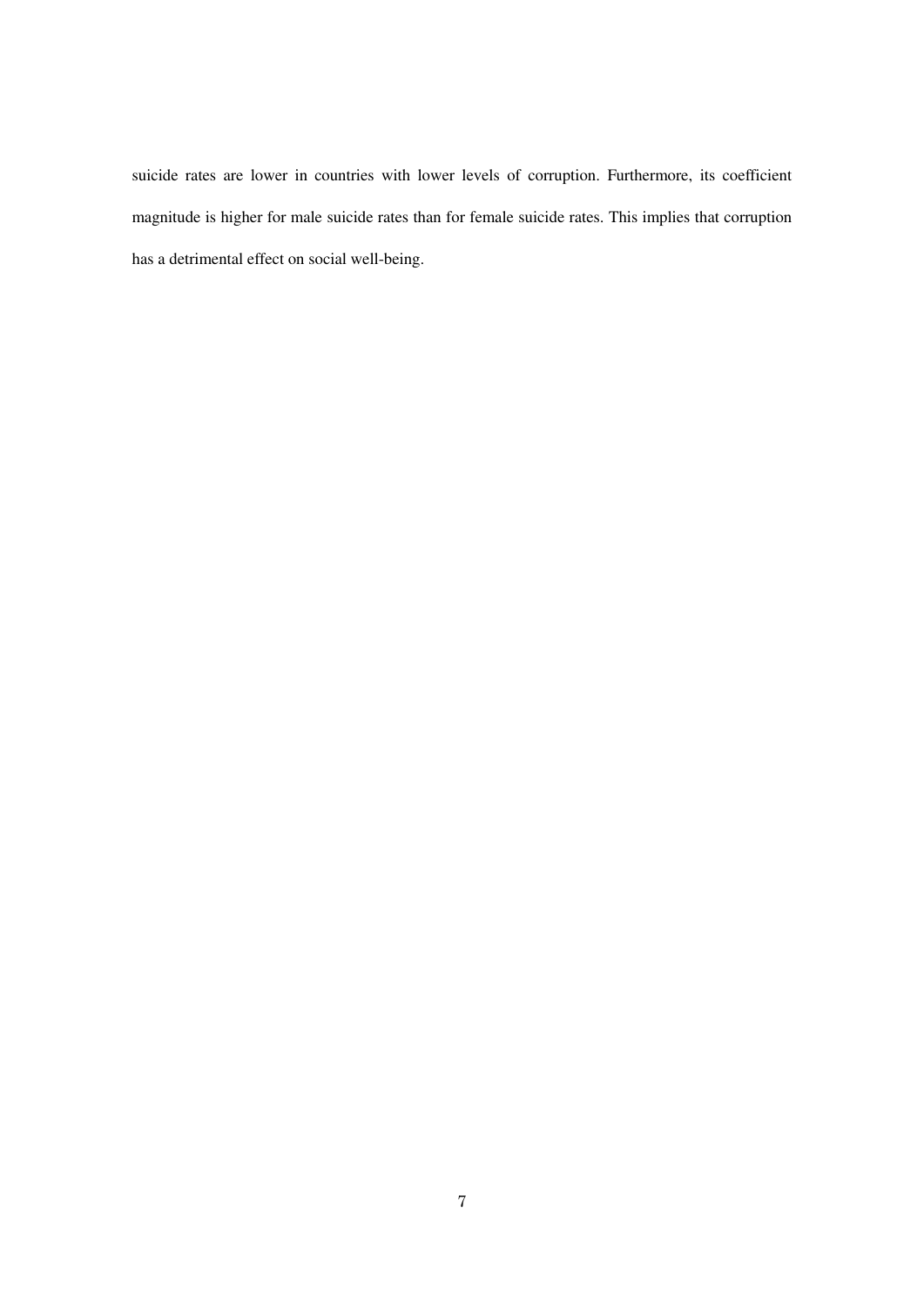### **REFERENCES**

- Anbarci, N., Escaleras, M., & Register, C.A. (2006.) Traffic fatalities and public sector corruption. *Kyklos*, **59(3)**, 327-344.
- Anbarci,N., Escaleras,M. & Register,C.A. (2009). The ill effects of public sector corruption in the water and sanitation sector, *Land Economics,* **85(2)**, 363-377.
- Andrés, A.R., (2005). Income inequality, unemployment, and suicide: a panel data analysis of 15 European countries. *Applied Economics*, **3,** 439-451.
- Andvig, J.C. (2005). A House of Straw, Sticks or Bricks. Some Notes on Corruption Empirics, Paper presented at the IV Global Forum on Fighting Corruption and Safeguarding Integrity, June 2005.
- Babones, S.J., & Alvarez-Rivadulla, M.J. (2007). Standardized income inequality data for use in cross-national research. *Sociological Inquiry,* **77**, 3-22.
- Baltagi, B. (2005). *Econometric Analysis of Panel Data,* John Wiley and Sons.
- Bertrand M, & Mullainathan S., (2001). Do people mean what they say? implications for subjective survey data. *American Economic Review*, **91(2)**, 67–72.
- Brainerd, E. (2001). Economic reform and mortality in the former Soviet Union: A study of the suicide epidemic in the 1990s. *European Economic Review*, **45,** 1007-1019.
- Chen, J., Yun Jeong Choi, and Yasuyuki Sawada (2009). 'How Is Suicide Different in Japan?' *Japan and the World Econom,y* **21(2)**, 140-50.
- Chuagn, H.L, & Huang, W.C. (2007). A Re-examination of the suicide rates in Taiwan. *Social Indicators Research*, **83(3)**, 465-485.
- Delavallade, C. (2006). Corruption and distribution of public spending in developing countries. *Journal of Economic Finance*, **30,** 222-239.

Daly M, & Wilson DJ. (2009). Happiness, unhappines and suicide: an empirical assessment. *Journal*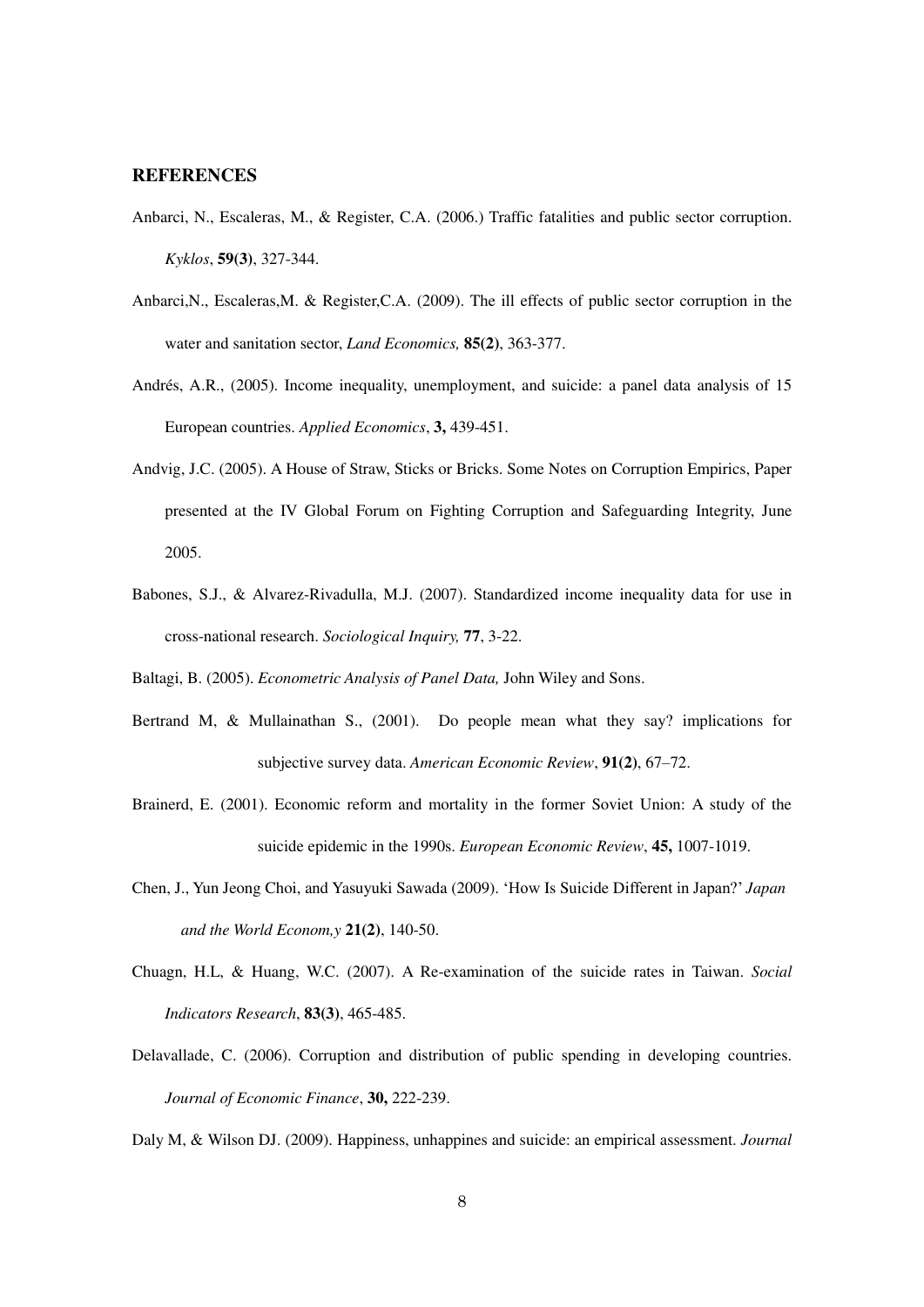*of European Economic Association,* **7,** 539-549.

- Escaleras,M., Anbarci,N., & Register,C.A. (2007). Public sector corruption and major earthquakes: A potentially deadly interaction. *Public Choice,* **132(1)**, 209-230.
- Fischer, J.A.V., & Rodríguez, A. (2008). Political institutions and suicide: A regional analysis of Switzerland. TWI Research Paper. Universitat Konstanz.
- Helliwell, J.F., & Huang, H. (2008). How's your government? International evidence linking good government and well-being. *British Journal of Political Science,* **38,** 595-619.
- Helliwell, J.F. (2007). Well-being and social capital. Does suicide post a puzzle? *Social Indicators Research*, 455-496.
- Kahn, M.E. (2005). The death toll from natural disasters: the role of income, geography, and institutions. *Review of Economics and Statistics,* **87,** 271-284.
- Koivumaa-Honkanen H, Honkanen R, Viinamki H, Heikkil J, Kaprio J, & Koskenvuo M . (2001). Life satisfaction and suicide: a 20-year follow-up study. *The American Journal of Psychiatry,*  **158,** 433-459.
- Kunce, M., Anderson, A.L. (2002). The impact of socio-economic factors on state suicide rates: A methodological note. *Urban Studies,* **39,** 155-162.
- Lambsdorff, J.G., (2006). Causes and Consequences of Corruption: What do we know from a Cross-Section of Countries? in S. Rose-Ackerman (ed.), *International Handbook on the Economics of Corruption*, Cheltenham, UK: Edward Elgar, 2006, 3-51.

Mauro, P. (1995). Corruption and growth. *The Quarterly Journal of Economics,* **110(3)**, 681-712.

- Minoiu, C., & Andres, A.R. (2008). The effect of public spending on suicide: Evidence from US state data. *Journal of Socio-Economics*, **37(1),** 237-261.
- Noh, Y.H., (2009). Does unemployment increase suicide rates? The OECD panel evidence. *Journal of Economic Psychology,* **30,** 575-582.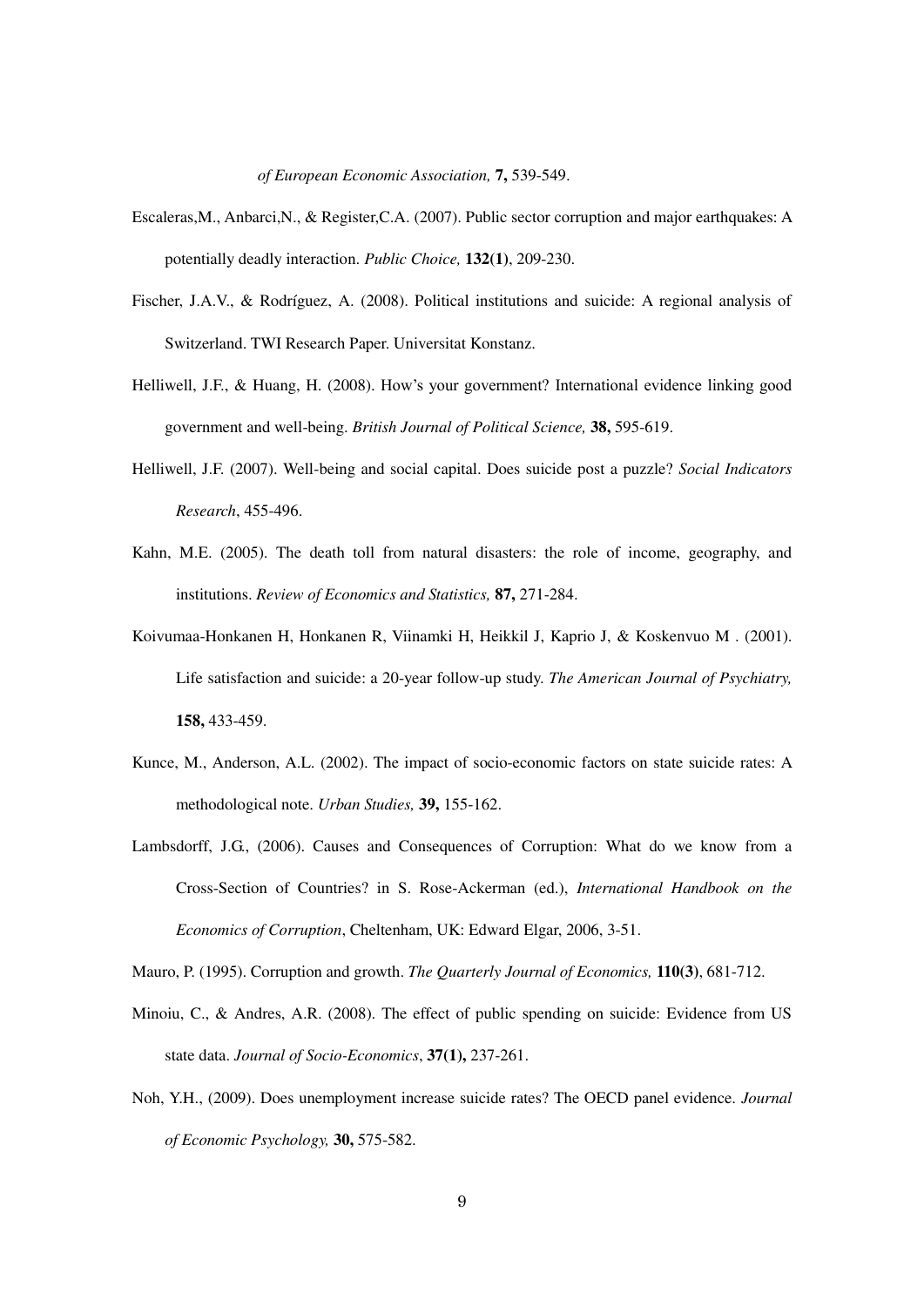Ott, J.C. (2010). Good governance and happiness in nations: Technical quality precedes democracy and quality beats size. *Journal of Happiness Studies,* **11,**353-368.

World Bank. (2006). *World Development Indicators,* CD-ROM, Washington, DC: World Bank.

Yamamura, E. (2010). The different impacts of socio-economic factors on suicide between males and females. *Applied Economics Letters,* **17,** 1009–1012.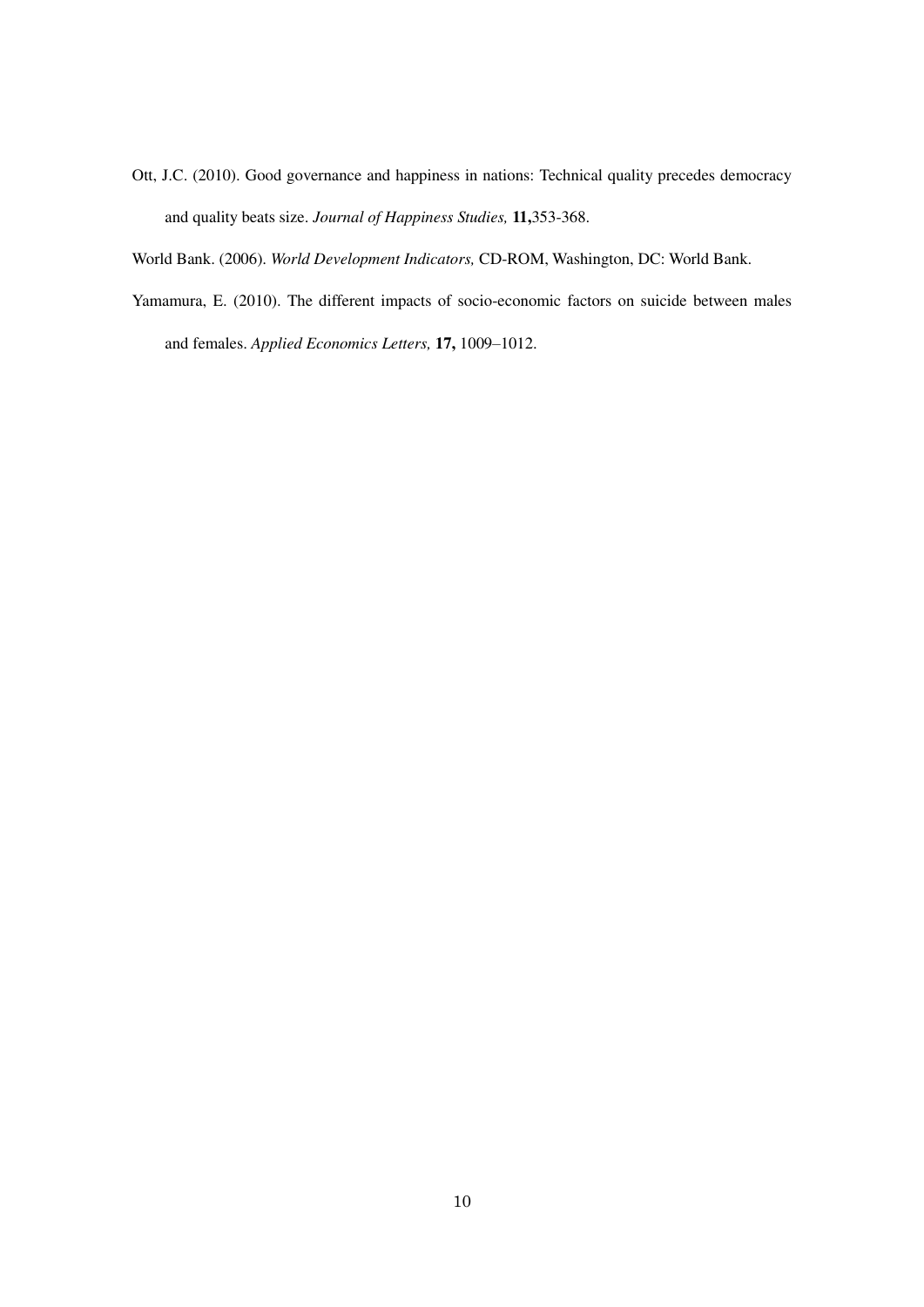Table 1

| Variables      | Definition                                        | Mean | Standard  |
|----------------|---------------------------------------------------|------|-----------|
|                |                                                   |      | Deviation |
| <b>SUICI</b>   | Suicide rate (per 100,000)                        | 14.5 | 6.4       |
| <b>MSUICI</b>  | Male suicide rate (per 100,000)                   | 21.4 | 9.4       |
| <b>FSUIC</b>   | Female suicide rate (per 100,000)                 | 7.8  | 4.1       |
| <b>CORRUPT</b> | Degree of corruption                              | 7.6  | 1.7       |
| <b>ALCO</b>    | Recorded adult per capita alcohol consumption (in | 10.7 | 3.0       |
|                | liters)                                           |      |           |
| <b>GINI</b>    | Gini coefficient                                  | 0.42 | 0.11      |
| <b>INCOM</b>   | Per capita income (\$1000 US)                     | 23.2 | 7.0       |
| <b>UNEMP</b>   | Unemployment rate $(\%)$                          | 7.4  | 3.6       |
| DIV            | Crude divorce rate (per $1,000; \%$ )             | 2.0  | 0.9       |
| <b>FERTIL</b>  | Fertility rate, total (births per woman)          | 1.6  | 0.2       |
| <b>POP</b>     | Mid-year population (millions)                    | 37.2 | 58.9      |

Variable definitions, means, and standard deviations (Observations = 102).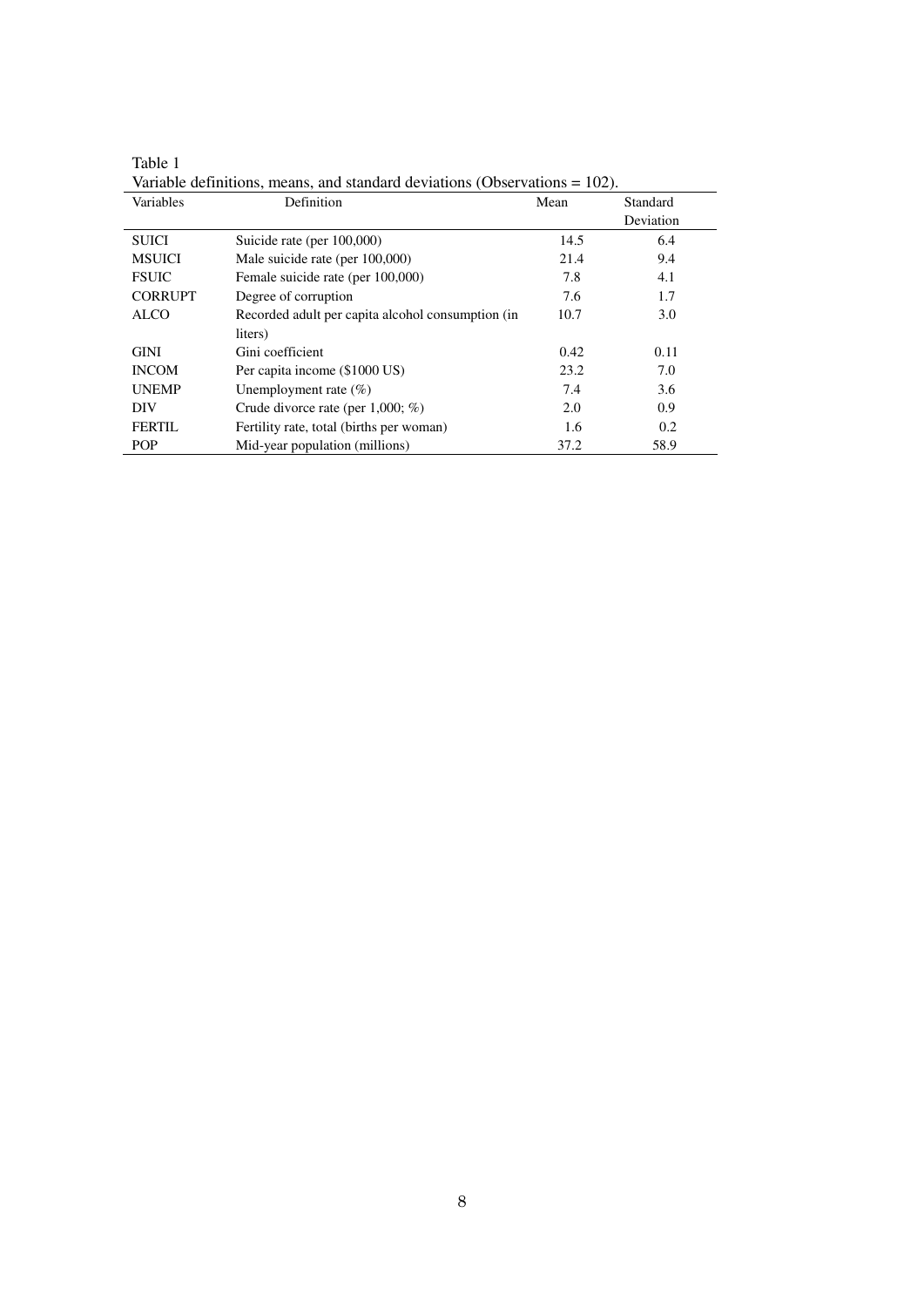Table 2

| Explanatory         | (1)                 | (2)                 | (3)                 |
|---------------------|---------------------|---------------------|---------------------|
| variables           | Dependent variable: | Dependent variable: | Dependent variable: |
|                     | Total suicide rate  | Male suicide rate   | Female suicide rate |
| <b>CORRUPT</b>      | $-0.65**$           | $-0.99*$            | $-0.33*$            |
|                     | $(-2.00)$           | $(-1.95)$           | $(-1.70)$           |
| <b>ALCO</b>         | $2.05***$           | $3.26***$           | $0.89***$           |
|                     | (4.65)              | (4.79)              | (3.38)              |
| GINI                | 5.83                | 13.6                | $-1.69$             |
|                     | (0.83)              | (1.27)              | $(-0.41)$           |
| <b>INCOM</b>        | $-0.49**$           | $-0.86**$           | $-0.14$             |
|                     | $(-2.23)$           | $(-2.55)$           | $(-1.06)$           |
| <b>UNEMP</b>        | 0.21                | 0.25                | 0.16                |
|                     | (1.21)              | (0.97)              | (1.59)              |
| DIV                 | $2.33**$            | $4.33***$           | 0.38                |
|                     | (2.45)              | (2.95)              | (0.67)              |
| <b>FERTIL</b>       | $-0.84$             | $-2.97$             | 1.22                |
|                     | $(-0.24)$           | $(-0.55)$           | (0.59)              |
| Ln(POP)             | 0.41                | 0.57                | $0.27*$             |
|                     | (1.58)              | (1.41)              | (1.74)              |
| R-squared (Within)  | 0.39                | 0.41                | 0.32                |
| No. of observations | 102                 | 102                 | 102                 |

Panel data regression models. Fixed effects approach.

*Note:* Numbers in parentheses are t-statistics. \*, \*\* and \*\*\* indicate significance at 10, 5 and 1 percent levels, respectively. Year and country dummies are included in all estimations, but to save space are not reported.